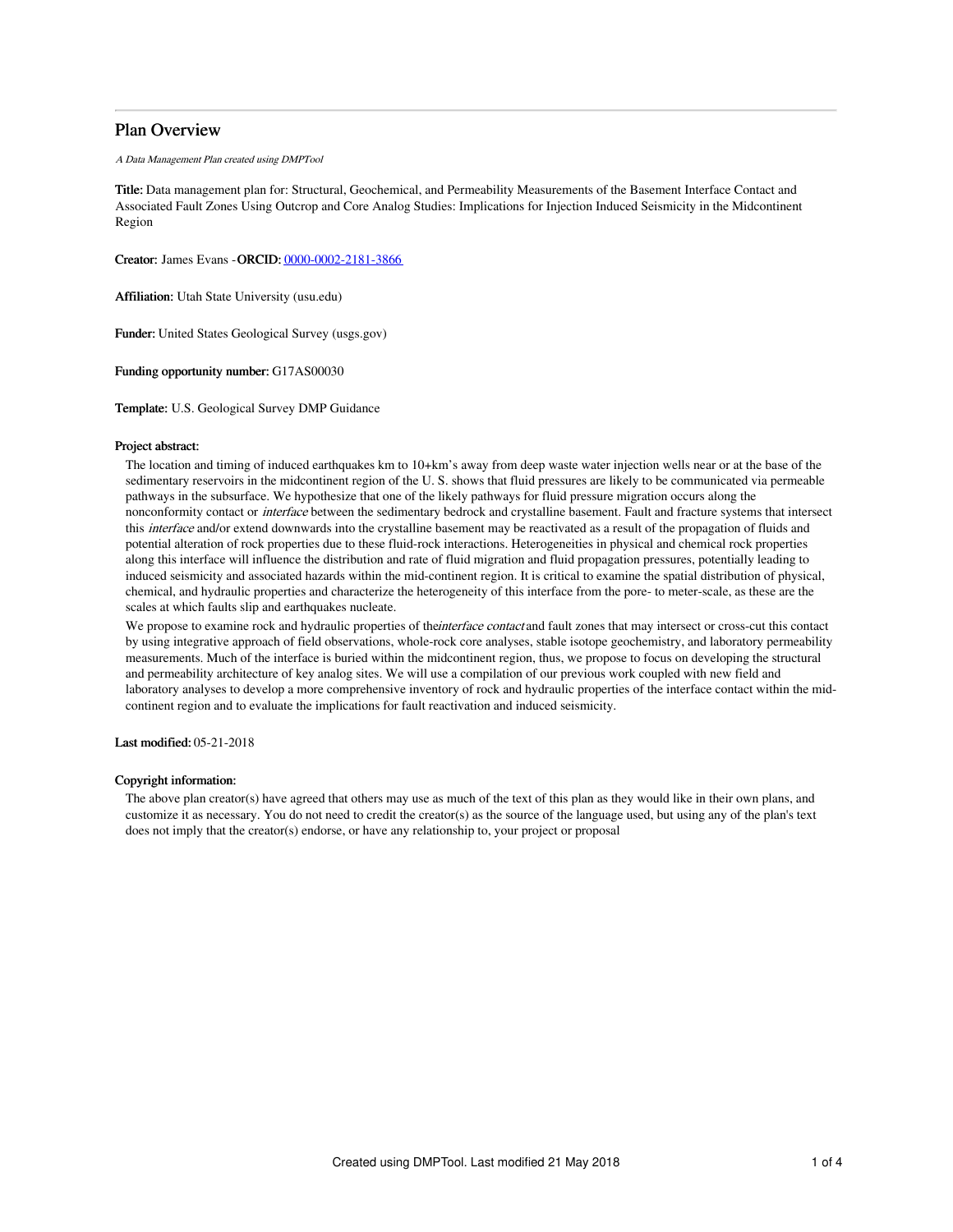# Data management plan for: Structural, Geochemical, and Permeability Measurements of the Basement Interface Contact and Associated Fault Zones Using Outcrop and Core Analog Studies: Implications for Injection Induced Seismicity in the Midcontinent Region

## 1. Project and Contact Information

#### What is the name of the project?

Include any identifiers related to the project (e.g. Project ID, Funding ID etc). Funding Opportunity Title:2019 Earthquake Hazards External Grants Program CFDA Number(s):15.807 -- Earthquake Hazards Program Assistance

## What is the name of the USGS Center/Program that oversees the project? Include contact information (email, phone, address).

U. S. Geological Survey National Earthquake Hazards Reduction Program Margaret Eastman Contract Specialist Phone 703-648-7366 mrussell@usgs.gov

## Summary description of the project.

#### Include reason why the data is being collected.

Fundamental research to examine the contact between sedimentary rocks and crystalline rocks of the subsurface of the midcontinent of the U. S. This work explores the hydroglogic and mechanical nature of the contact for study of induced seismicity. This seismicity is thought to be caused by injection of large volumes of waste fluids from oil and gas production.

#### What is the project start date? Start date.

2019-01-01

What is the project's expected end date? Estimated end date. This field can be updated as needed. 2019-12-31

#### Are there additional information available? Include any web links with more information related to the project, if applicable. no

Who is the main point of contact for the project and its data? Also list any alternate points of contact, if any. none

Are there collaborating/funding agencies and organizations? Who are they and who are the main points of contact?

## 2. Plan and Acquire

## How will the data be acquired?

## Are they newly collected or using existing datasets?

Newly collected data sets. Data will consist of field data, rock core, and permeability data. Field data will be acquired using standard field methods, with sampling of rocks. Outcrop descriptions of contacts at scales of 1:100-1:1000, and sampling, will be recorded with GPS and samples will be recorded in the IEDA database.

#### If acquiring existing datasets, include more information.

Include the name, format, a persistent identifier, and source citation, if any. Are there any restrictions or agreements such as Memorandum of Understandings (MOUs) for use and storage?

Existing 'data' is in the form of rock core, and any documents from previous projects. This includes well descriptions, logs, and any publically available files related to the core.

#### If collecting new data, include more information.

## Are there special processes or procedures for collecting the data (e.g. licenses, permissions, equipment, software)?

Samples of core will be collected from established core labs, and all samples will be acquired with permissions and documentations that each lab requires. Field sites will be accessed via public land sites.

## What is the estimated volume of the data collected, transformed, and/or generated?

## For example in megabyte (MB), GB, TB, or PB.

Estimate 25 core samples, each 3 to 6 cm diamente, and 10-20 cm long for rock properties analyses. Approximately 25 hand samples from the field will be approximately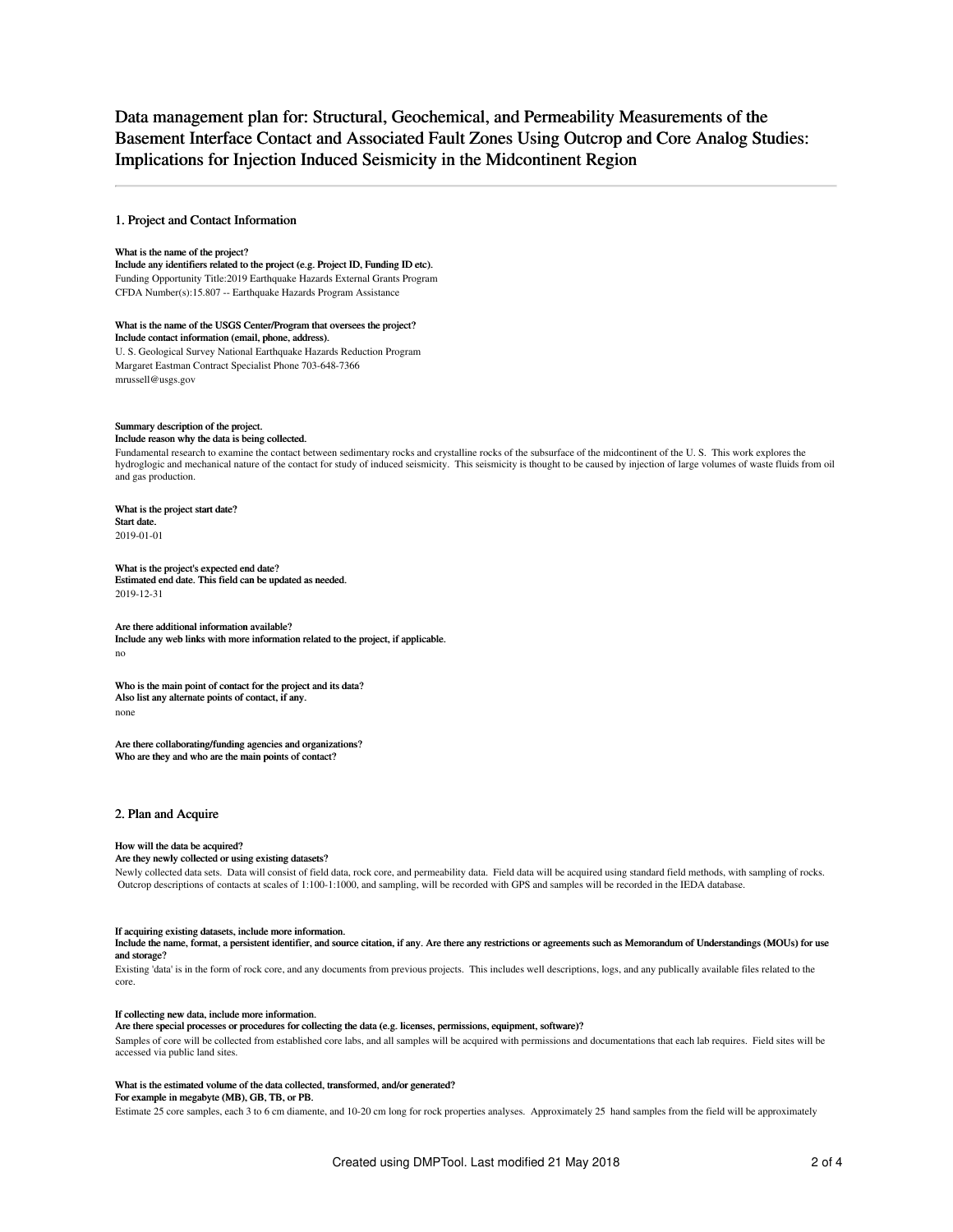1000 cm3 in size (1-2 kg each). Permeability data will consist of 25 lab tests, no more than 1 GB of data.

Will the data be static or frequently updated?

If frequent updates, describe how frequent (e.g. Continuously, weekly, annually, irregular etc) static

# Are the appropriate equipment and staff resources accounted for in the budget?

## Include estimated time and cost for such data management activities.

Data management will be modest - curation of field samples, core samples, and rock data. Field data also, approximately 30-40 person hours.

## 3. Describe/Metadata and Manage Quality

#### How many new datasets will be created? List the anticipated title of each dataset.

Permeability of rock core samples Outcrop description of contacts at 2-4 sites Grain size analysis - xcel spreadsheets Whole-rock mineralogy and chemistry of rock samples Images from thin-sections and SEM XRD analysis plots EDS images from SEM

#### What are the data types and formats, in which the data will be maintained?

Open data formats such as csv, tiff, mp3, are required. xcel and .csv data sets, and maps in .png format .xrdml, .hrf, .jpg, xcel, and word doc for XRD data .png and word docs for SEM data

### Briefly describe the data processing steps or provide the scientific workflow.

## Also identify any software or technology needs where applicable.

Field site description and sample collection. Core samples will be collected from labs. Rock characterization will include grain size analysis, X-ray diffraction analyses, whole rock chemistry, stable isotope data, and optical microscopy and petrography studies. Selected samples will be tested at Schlumberger.

#### How will the metadata for each dataset be created?

Who will be responsible for the metadata creation and update? Include their contact information.

Metadata will be collected and curated by Dr. Bradbury. These will be standard spreasheet data sets.

#### Which metadata standard will be used to describe each dataset? For USGS, FGDC-CSDGM or ISO 19115 series are required.

FGDC-CSDGM

#### What procedures will be used for ensuring data quality (QA/QC)? If using a known standard or protocol, include the citation source.

Whole rock chemistry will be performed by a commercial lab that follows mining company exploration protocols Quality Management System that meets, as a minimum requirement, ISO 9001 and ISO/IEC 17025.

## 4. Backup/Secure and Preserve

## Where will the data be stored in the short-term?

Is it properly secured, backed up, and environmentally controlled? Utah State University Department of Geology computers with daily and weeking external harddrive backups.

Short term data will be stored on 2 separate hard drives in 2 different office locations.

### What will be the approach for routine backup of the data?

Include the frequency, duration, software, and media information. Will the data be stored in multiple places and on different media types (recommended minimum of 3 copies with 1 stored in an offsite location)?

We use Time Machine backups that do hourly, daily, and weekly backups to two external drives.

#### Describe any potential access restrictions.

## For example if the data contain Personally Identifiable Information (PII). Please include any practices to ensure access will be restricted.

Access is password restricted on all laboratory computers, and all Utah State computers are registered on the USU system, behind a firewall. All logins require a valid USU ID and Duo passcode.